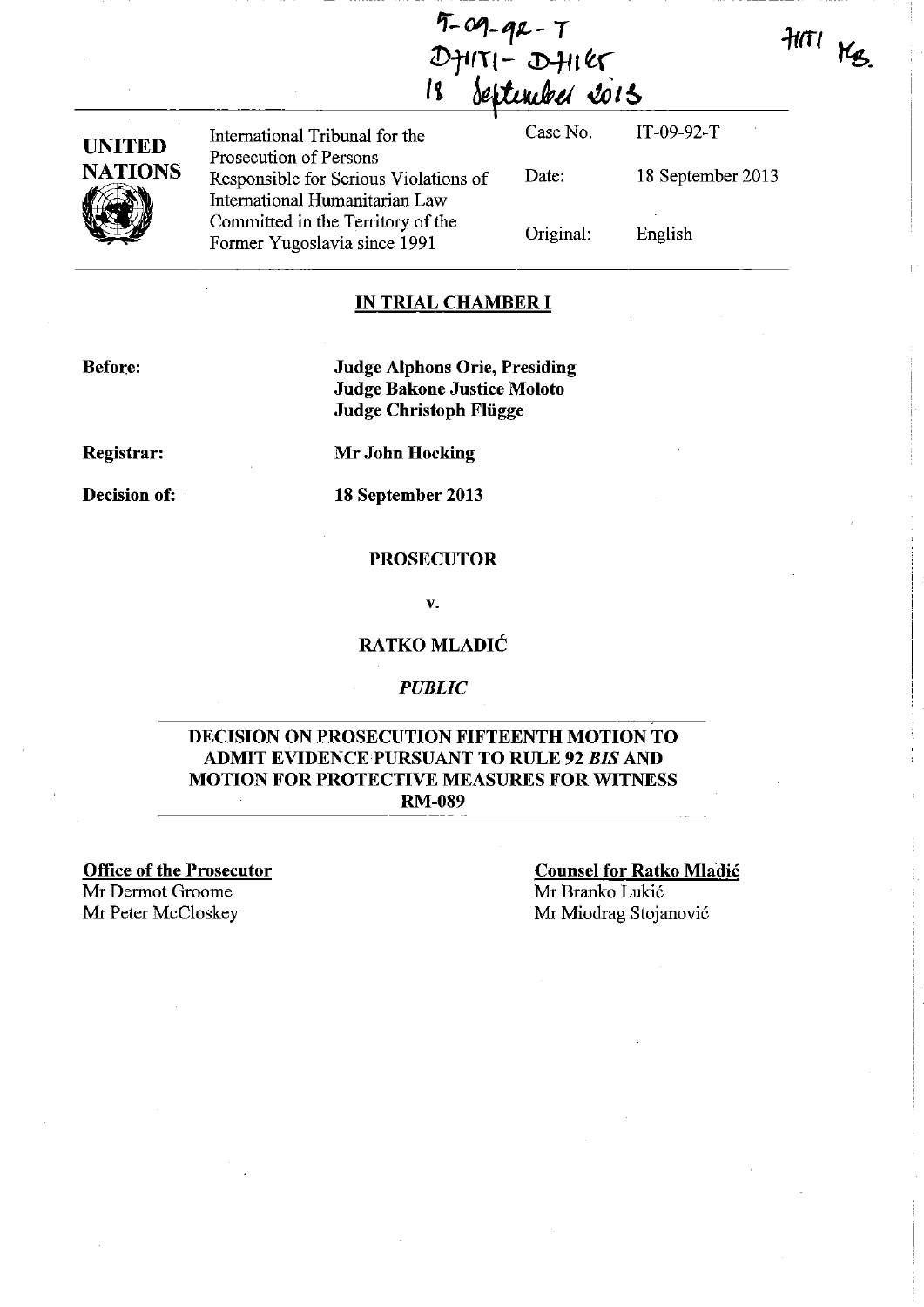# **I. PROCEDURAL HISTORY**

1. On 12 February 2013 the Prosecution filed a motion ("Motion") seeking admission into evidence, pursuant to Rule 92 *bis* of the Tribunal's Rules of Procedure and Evidence ("Rules"), of the evidence of two witnesses, Witness RM-014 and Witness RM-089 ("Witnesses").<sup>1</sup> On the same day the Prosecution filed a motion for protective measures for Witness RM-089 ("Motion for Protective Measures").<sup>2</sup> On 21 February 2013, the Defence filed a motion seeking an additional 30 days to respond to the Motion.<sup>3</sup> On 26 February 2013, the Defence filed its response to the Motion for Protective Measures ("Response to Motion for Protective Measures").<sup>4</sup> On 1 March 2013, the Chamber granted the Defence request for an extension to respond to the Motion, in part, setting the deadline for a response to 15 March 2013.<sup>5</sup> The Defence filed its response on 16 April 2013 more than a month after the set deadline.<sup>6</sup> The Defence did not provide any explanation for this late filing and the Chamber, therefore, shall not recognize it as validly filed.

# **11. SUBMISSIONS OF THE PARTIES**

2. The Prosecution submits that the evidence of the Witnesses is relevant and probative of issues in this case, reliable, and admissible under Rule 92 *bis* of the Rules.<sup>7</sup> According to the Prosecution, admission of the Witnesses' evidence pursuant to Rule 92 *bis* will expedite the proceedings, prevent the unnecessary re-appearance of victim witnesses before the Tribunal, and will not cause unfair prejudice to the Accused.<sup>8</sup> The Prosecution submits that the Witnesses provide "crime-base" evidence, and that their proposed evidence does not mention issues such as the acts and conduct of the Accused.<sup>9</sup> The Prosecution concedes that there may exist some overlap between adjudicated facts and other tendered evidence, but clarifies that in certain instances redactions have not been made because either the evidence being tendered contains greater detail, or making a redaction would result in the loss of contextual information. 10

Prosecution Fifteenth Motion to Admit Evidence Pursuant to Rule *92bis,* 12 February 2013 (Confidential with Confidential Annexes A and B).

<sup>2</sup>  Prosecution Motion for Protective Measures for Witness RM089, 12 February 2013 (Confidential with Confidential Annex A).

 $\overline{\mathbf{3}}$ Defence Motion to Enlarge Time to Respond to Prosecution's Fourteenth, Fifteenth, Sixteenth, and Seventeenth Rule *92bis* Motions, 21 February 2013 (Confidential).

<sup>4</sup>  Defence Response to Prosecution Motion for Protective Measures for Witness RM089, 26 February 2013 (Confidential). 5

T.9503.

<sup>&</sup>lt;sup>6</sup> Defence Response to Prosecution 15<sup>th</sup> Motion to Admit Evidence pursuant to Rule 92bis, 16 April 2013 (Confidential).

 $\frac{7}{8}$  Motion, paras 5-7.

Motion, para. 6.

<sup>9</sup>**Motion, para. 6.** 

Motion, para. 3.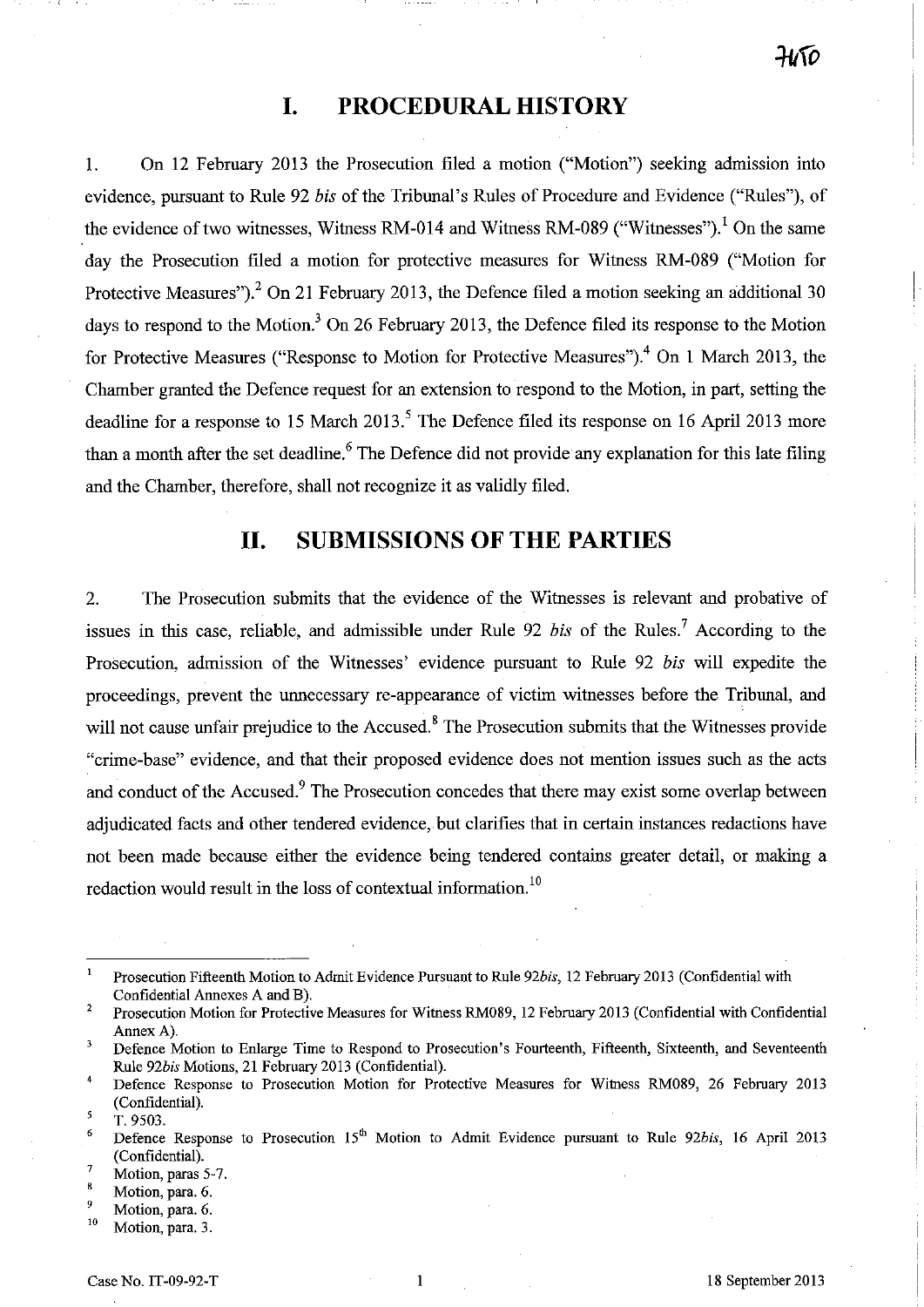I

3. With respect to Witness RM-014, the Prosecution tenders the ICTY Witness Statement of 25 May 1997 and short excerpts from the witness's previous testimony in the cases of *Prosecutor* v. *Brāanin* and *Prosecutor v. Stanišić and Župljanin*.<sup>11</sup> The Prosecution also tenders Witness RM-014's pseudonym sheets from those cases for the purpose of identifying Witness RM-014 as the witness that provided those testimonies, and seeks leave to add the respective pseudonym sheets to its Rule 65 *ter* exhibit list.<sup>12</sup> For Witness RM-089, the Prosecution tenders an ICTY Witness Statement of 16 April 2000.<sup>13</sup> Further, the Prosecution requests the use of a pseudonym for this witness, submitting that this measure is necessary to protect the witness against genuine risks to the witness's personal security and that of the witness's family.<sup>14</sup>

4. In its Response to the Motion for Protective Measures, the Defence submits that there is insufficient information available to determine what objective facts Witness RM-089's fears are based on, and granting such measures would undermine the right of the Accused to a public trial.<sup>15</sup>

# **Ill. APPLICABLE LAW**

## Ca) Additions to the Rule 65 *ter* exhibit list

5. The Chamber recalls and refers to the applicable law governing additions to the Rule 65 *ter*  exhibit list, as set out in a previous decision.<sup>16</sup>

### Cb) Rule 92 *his*

6. The Chamber recalls and refers to the applicable law governing the admission of evidence pursuant to Rule 92 *his* of the Rules, as set out in a previous decision.<sup>17</sup>

### C c) Admission of Associated Exhibits

7. With regard to the applicable law related to the admission of associated exhibits, the Chamber recalls and refers to one of its previous decisions dealing with this matter.<sup>18</sup>

<sup>&</sup>lt;sup>11</sup> Motion, paras 8, 12.<br> $\frac{12}{12}$  Motion, para 13.

<sup>&</sup>lt;sup>12</sup> Motion, para. 13.

 $\frac{13}{14}$  Motion, para. 15.

**<sup>14</sup> Motion for Protective Measures, paras 3, 5-8.** 

<sup>&</sup>lt;sup>15</sup> Response to the Motion for Protective Measures, paras 6-12.

<sup>&</sup>lt;sup>16</sup> Decision on Prosecution Second Motion to Amend Rule 65 *ter* Exhibit List, 27 June 2012, paras 5-6.<br><sup>17</sup> Decision on Prosecution Third Motion to Admit Evidence Pursuant to Pulo 92 hig Sarajayo Witness

<sup>17</sup> Decision on Prosecution Third Motion to Admit Evidence Pursuant to Rule 92 *bis:* Sarajevo Witnesses, 19 October 2012, ("Decision on Third 92 *bis* Motion"), paras 5-7.

<sup>18</sup> Decision on Prosecution Motion to Admit the Evidence of Witness RM-266 Pursuant to Rule 92 *quarter,* 22 July 2012, para. 13.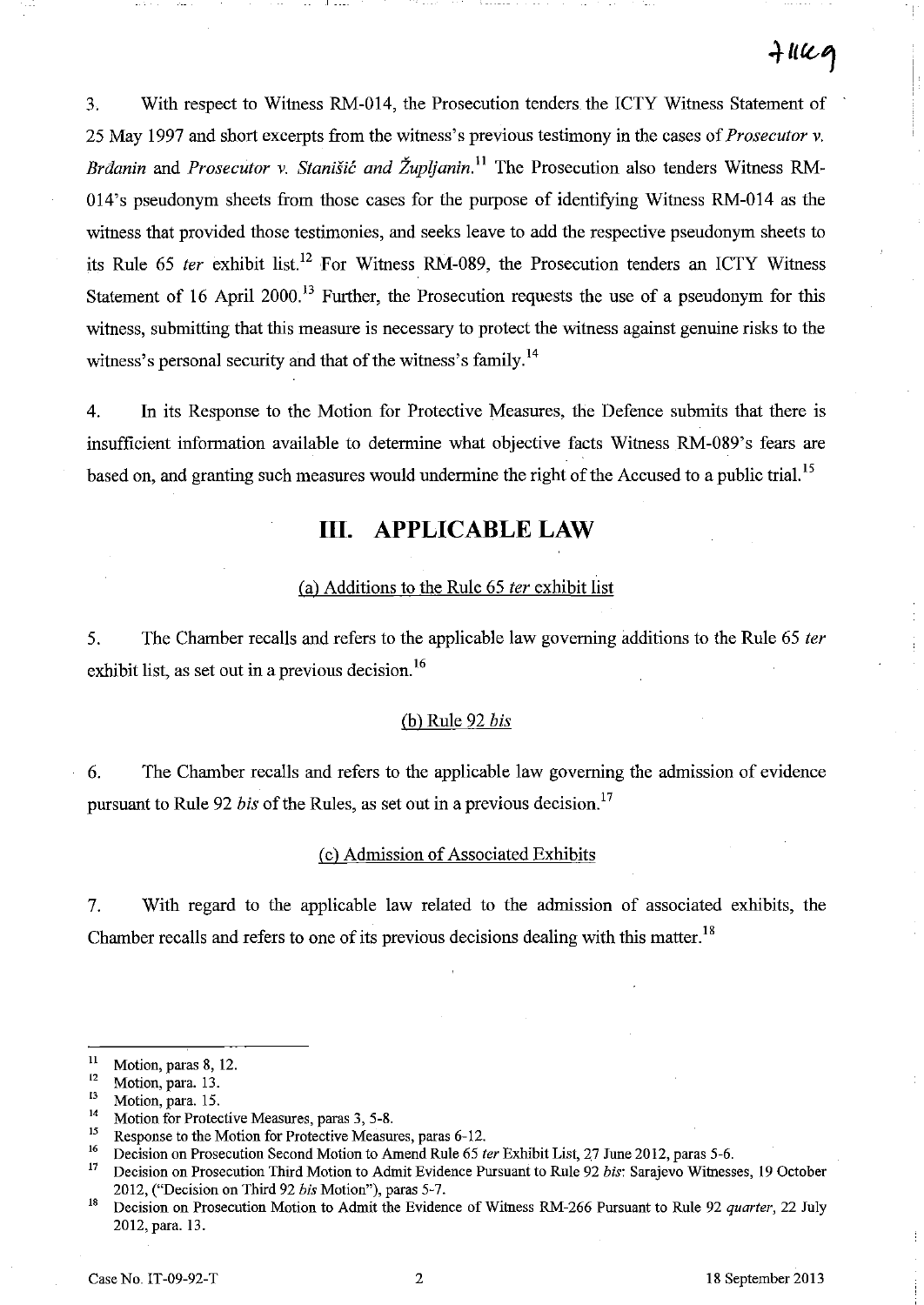#### (d) Protective measures

8. The Chamber recalls and refers to the applicable law in relation to protective measures, as set out in a prior decision.<sup>19</sup>

# **IV. DISCUSSION**

## (a) Additions to the Rule 65 *ter* exhibit list

9. With respect to the Prosecution's request to add the pseudonym sheets for Witness RM-014 from the *Prosecutor* v. *Brilanin* and *Prosecutor* v. *Stani§ic and Zupijanin* cases to the Rule 65 *ter*  exhibit list for the limited purpose of identifying Witness RM-014 as the witness giving those testimonies, the Chamber finds that it is in the interests of justice to do so. The Chamber grants this request.

## (b) Rule 92 *bis*

#### i. Preliminary Matters

10. The Prosecution has requested the provisional admission of the Witnesses' statements on the basis that their attestation, under Rule 92 *bis* (B) of the Rules, is still pending. The Chamber notes that while it is preferable to have witness statements certified before they are tendered, unattested witness statements have been provisionally admitted by the Chamber pending their formal attestation pursuant to Rule 92 *bis* (B).<sup>20</sup> The Chamber considers that this practice does not violate the safeguards enshrined in Rule 92 *bis.* 

#### ii. Relevance and Probative Value

11. The Chamber considers the evidence of Witness RM -014 and Witness RM -089 relevant to allegations of crimes in and around Kotor Varos during spring and summer 1992, covered by Counts **1,** 3, 6 and 8 of the Indictment. Upon review of the proposed evidence, moreover, the Chamber notes that it appears to be internally consistent and presented in a coherent manner, and concludes that the requirements set out in Rule 89 (C) of the Rules have been met.

#### iii. Admissibility pursuant to Rule 92 *bis*

12. The Chamber will now assess the admissibility of the witnesses' evidence under Rule 92 *bis.* The Chamber considers that the proposed evidence of Witness RM-014 is primarily relevant to

<sup>&</sup>lt;sup>19</sup> Decision on Prosecution Motion for Protective Measures for Witness RM-115, 15 August 2012, paras 3-6.<br><sup>20</sup> Decision on Third 02 kie Mation, para 27 and references sited therein

<sup>20</sup> Decision on Third 92 *his* Motion, para. 27 and references cited therein.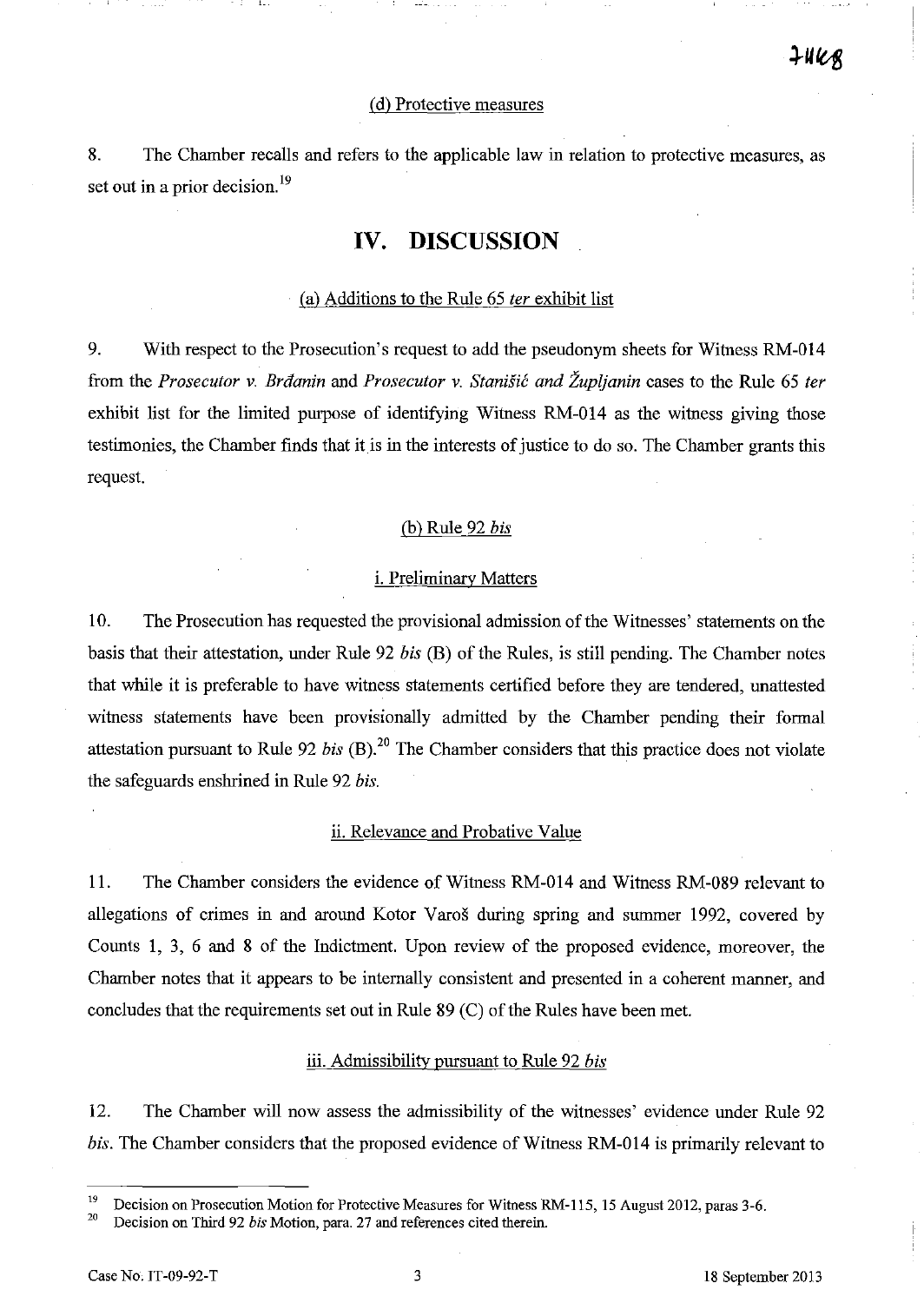the political and military background in the Kotor Varos area. Furthennore the Chamber finds that the evidence of both witnesses concerns the impact of crimes upon victims. Witness RM-OI4 describes shootings and the wounding of civilians and meetings between the three largest political parties, in order to preserve peace in the Kotor Varos area. Witness RM-089 describes the impact of alleged Serb military activities on the witness's family and village. The Chamber notes, moreover, that other witnesses have given evidence with regard to similar facts described by Witness RM-089, including Witness RM-802 and Witness RM-009, who have already testified pursuant to Rule 92 *ter*,<sup>21</sup> and Witness Elvedin Pasić, a resident of Hrvani who has provided *viva voce* testimony,<sup>22</sup> all in relation to alleged crimes committed by Serb forces in Kotor Varos. The Chamber does not find that there are any factors against admitting the evidence of the 'two witnesses into evidence pursuant to Rule 92 *bis* of the Rules.

13. The Chamber considers, balancing the factors discussed above, that the Witnesses' statements are conditionally admissible under Rule 92 *bis* of the Rules, pending the submission of the missing attestations.

### iv. Associated exhibits

14. The Chamber considers that Witness RM-Ol4's pseudonym sheets from *Prosecutor v. Brdanin* and *Prosecutor v. Stanišić and Župljanin* are necessary for the identification of this witness and that to this extent, they form an inseparable part of the witness's testimony. The pseudonym sheets will therefore be admitted into evidence.

### v. Compliance with Guidance

15. The Prosecution seeks to tender portions of Witness RM-Ol4's transcript excerpts of the witness's previous testimony in other cases. Considering in particular that the Prosecution wishes to tender a limited portion of the transcripts from two previous cases, which supplements the evidence in the witness's statement, the Chamber deems that the tendering of those transcripts complies with the Chamber's Guidance.<sup>23</sup>

### Cc) Protective measures for Witness RM-089

16. The Chamber recalls its finding that for protective measures to be warranted, actual threats of harassment of witnesses, their families or property are not required. Nevertheless the party requesting protective measures must demonstrate the existence of an objectively grounded risk to

<sup>&</sup>lt;sup>21</sup> Witness RM-802, T. 4518-4538, 4588-4660, Witness RM-009, T. 7952-8033

<sup>&</sup>lt;sup>22</sup> Witness Elvedin Pasić, T. 537-612, 616-641.<br><sup>23</sup> T. 106, 110, 127, 128, 104, 215, 225, 525, 522

<sup>23</sup>T. 106-110, 137-138, 194, 315-325, 525-532.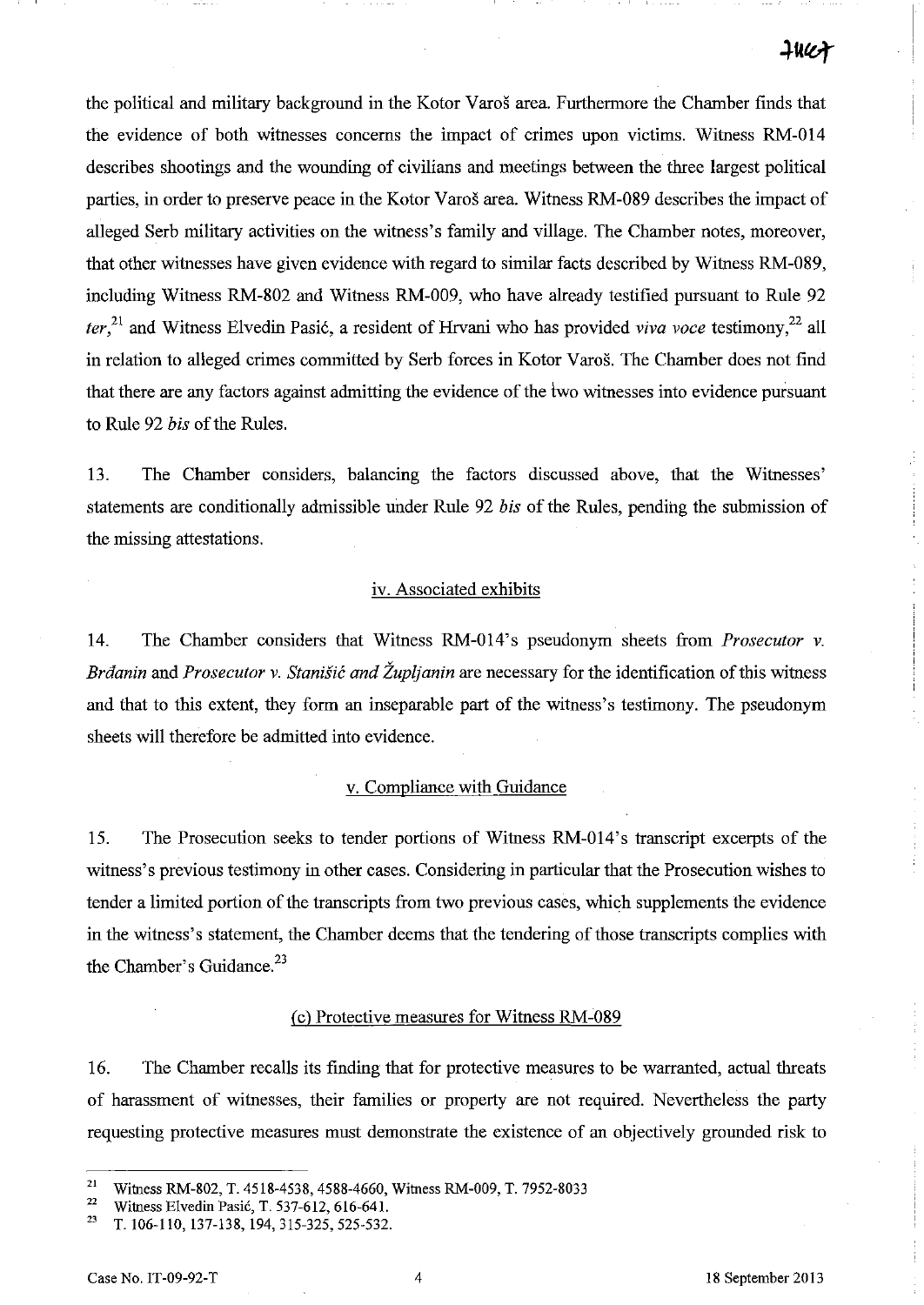the security or welfare of the witness or the witness's family, should it become publicly known that he or she testified before the Tribunal.<sup>24</sup> On the basis of an assessment of the Prosecution's submissions with regard to Witness RM-089's circumstances, and the investigator's declaration recording the witness's concerns, the Chamber is satisfied that there is such an objectively grounded risk. Witness RM -089 was a witness to the alleged increase of Serbian military activities and crimes in the area of Kotor Varos, leading the witness to go hiding in the woods. The Chamber is of the view that the nature of Witness RM-089's evidence has the potential to antagonize persons in the area, where several of the witness's family members still live. It therefore considers, in this instance, that the right of the Accused to a public trial does not outweigh the need to ensure Witness RM-089's protection.

# **V. DISPOSITION**

17. For the foregoing reasons, pursuant to Rules 75(A), 89, and 92 *bis* of the Rules the Chamber

**GRANTS** the Motion;

With respect to

*(i) Witness RM-014* 

**CONDITIONALLY ADMITS** into evidence, **UNDER SEAL,** the statement of Witness RM-014 dated 25 May 1997, bearing ERNs 0050-7035-0050-7050, uploaded in eCourt as Rule 65 *ter* no. 28712, pending the filing of a corresponding attestation and declaration in compliance with the requirements of Rule 92 *bis* (B);

**GRANTS LEAVE** to add the pseudonym sheets for Witness RM-014 in Case No. IT-99-36-T and IT -08-91-T to the Prosecution's Rule 65 *ter* exhibit list;

**ADMITS** into evidence, **UNDER SEAL,** 

- (a) the testimonies of Witness RM-014 in *Prosecutor* v. *Braanin,* Case No. IT-99-36-T, T.17685:2-17685:12, 17689:8-17690:1, 17713:6-17714:25 *andProsecutorv. Mico Stanisic and Stojan Zupljanin,* Case No. IT-08-91-T, T. 532:23 - 534:4, 542:16 - 542:25;
- (b) the pseudonym sheets for Witness RM-014 in Case No. IT-99-36-T and IT-08-91-T, uploaded in eCourt as Rule 65 *ter* nos 28715 and 28716;

Case No. IT-09-92-T 5 18 September 2013

*<sup>24</sup> See* Decision on Prosecution Motion for Protective Measures for Witness RM-115, 15 August 2012, paras 5-6.